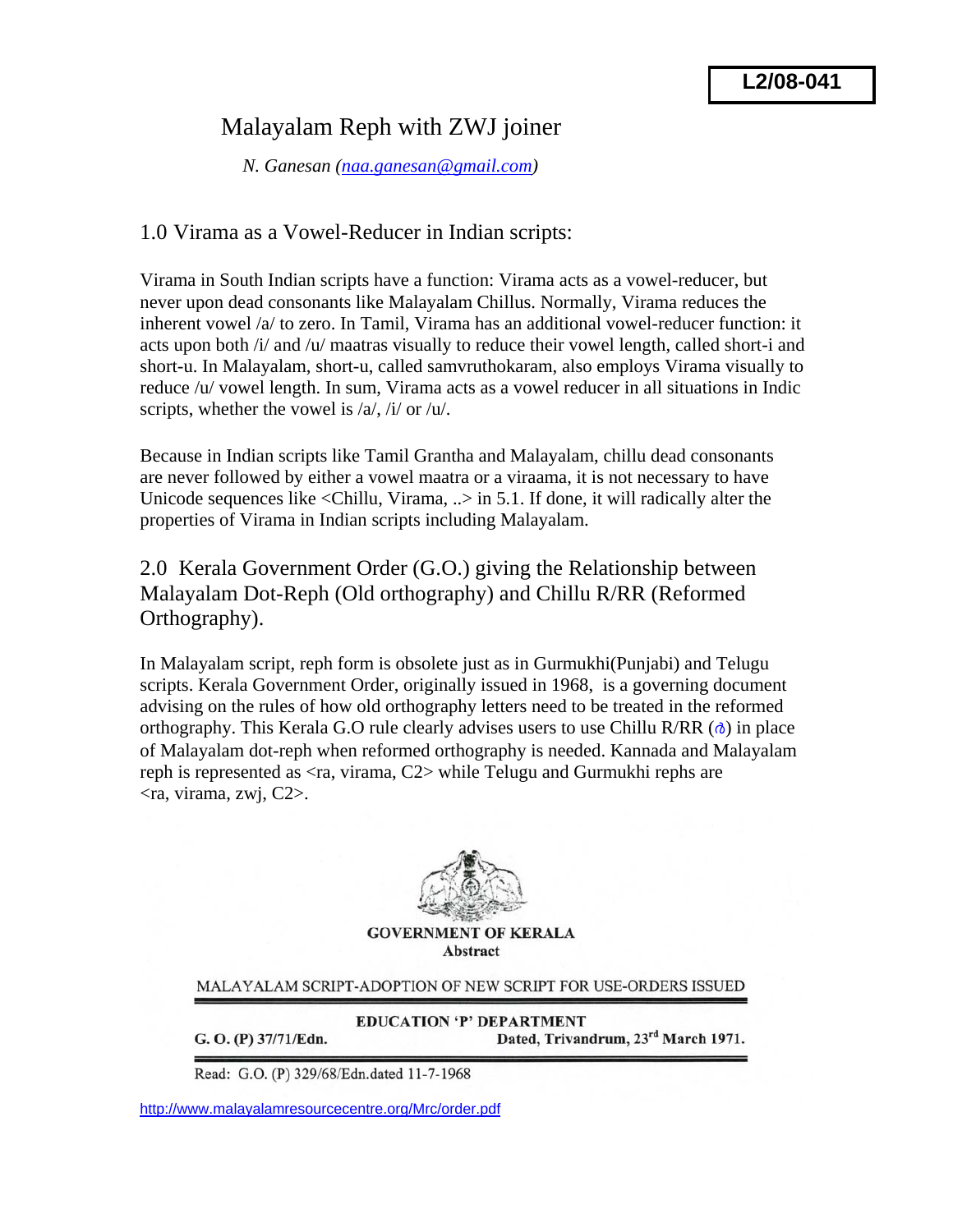2 മുമ്പിൽ രേഫം (ർ) ചേരുന്ന കൂട്ടക്ഷരങ്ങൾ ഇപ്പോൾ രണ്ടുതരത്തിൽ എഴുതാറുണ്ട്

ഉദാ:– അക്കൻ, അർക്കൻ. പാത്തലം, പാർത്തലം. നേച്ച, നേർച്ച.

('.'ചിഹ്നം ഇതിൽ രീതി രീതി) ആദ്യത്തെ മുകളിൽ ഇടുന്ന ഉപേക്ഷിക്കാവുന്നതാണ്. അതിനു പകരം എല്ലായിടത്തും 'ർ' എന്ന ചില്ല് മുൻപിൽ എഴുതുക എന്നു വൃവസ്ഥ ചെയ്താൽ മതിയാകും. വാർത്ത, പാർക്കുക എന്നിങ്ങനെ.

 Figure 1. Kerala G.O. on Chillu-R/RR for replacing Dot-reph. (Note the Examples when consonants doubling with a dot-reph are written Chillu R/RR followed by the double-consonant)

თკ

÷

 $\mathbf{I}$ 

Figure 1 is given as the Rule 2 on page 6 of the Kerala Government Order (pg. 6 in a total of 8 pages given as pdf.).

| OLD                |  |                  | REVISED |               |                                                                                                                                                                                                                                                                                                                     |
|--------------------|--|------------------|---------|---------------|---------------------------------------------------------------------------------------------------------------------------------------------------------------------------------------------------------------------------------------------------------------------------------------------------------------------|
|                    |  | ക<br>കെ പു ഗു    |         | ക്രു പെം ഗ്രൂ |                                                                                                                                                                                                                                                                                                                     |
| ൹                  |  | 03 etc ms 0s etc |         |               |                                                                                                                                                                                                                                                                                                                     |
|                    |  |                  |         |               | <b>ob</b> (CB ony Le etc and only Undeta                                                                                                                                                                                                                                                                            |
|                    |  |                  |         |               | $\frac{1}{2}$ $\frac{1}{2}$ $\frac{1}{2}$ $\frac{1}{2}$ $\frac{1}{2}$ $\frac{1}{2}$ $\frac{1}{2}$ $\frac{1}{2}$ $\frac{1}{2}$ $\frac{1}{2}$ $\frac{1}{2}$ $\frac{1}{2}$ $\frac{1}{2}$ $\frac{1}{2}$ $\frac{1}{2}$ $\frac{1}{2}$ $\frac{1}{2}$ $\frac{1}{2}$ $\frac{1}{2}$ $\frac{1}{2}$ $\frac{1}{2}$ $\frac{1}{2}$ |
|                    |  |                  |         |               | og og mete og malete                                                                                                                                                                                                                                                                                                |
| $\bigoplus$        |  |                  |         |               | 00 kg etc (con kg) and etc                                                                                                                                                                                                                                                                                          |
|                    |  |                  |         |               | my n'aujete miu naujete                                                                                                                                                                                                                                                                                             |
| അർക്കൻി<br>അക്കൻ † |  |                  | അർക്കൻ  |               |                                                                                                                                                                                                                                                                                                                     |
|                    |  |                  |         |               |                                                                                                                                                                                                                                                                                                                     |

DIFFERENCES IN THE REVISED SCRIPT

Fig. 2 Malayalam letters in Old and Reformed orthographies (B. Syamala Kumari, 1981).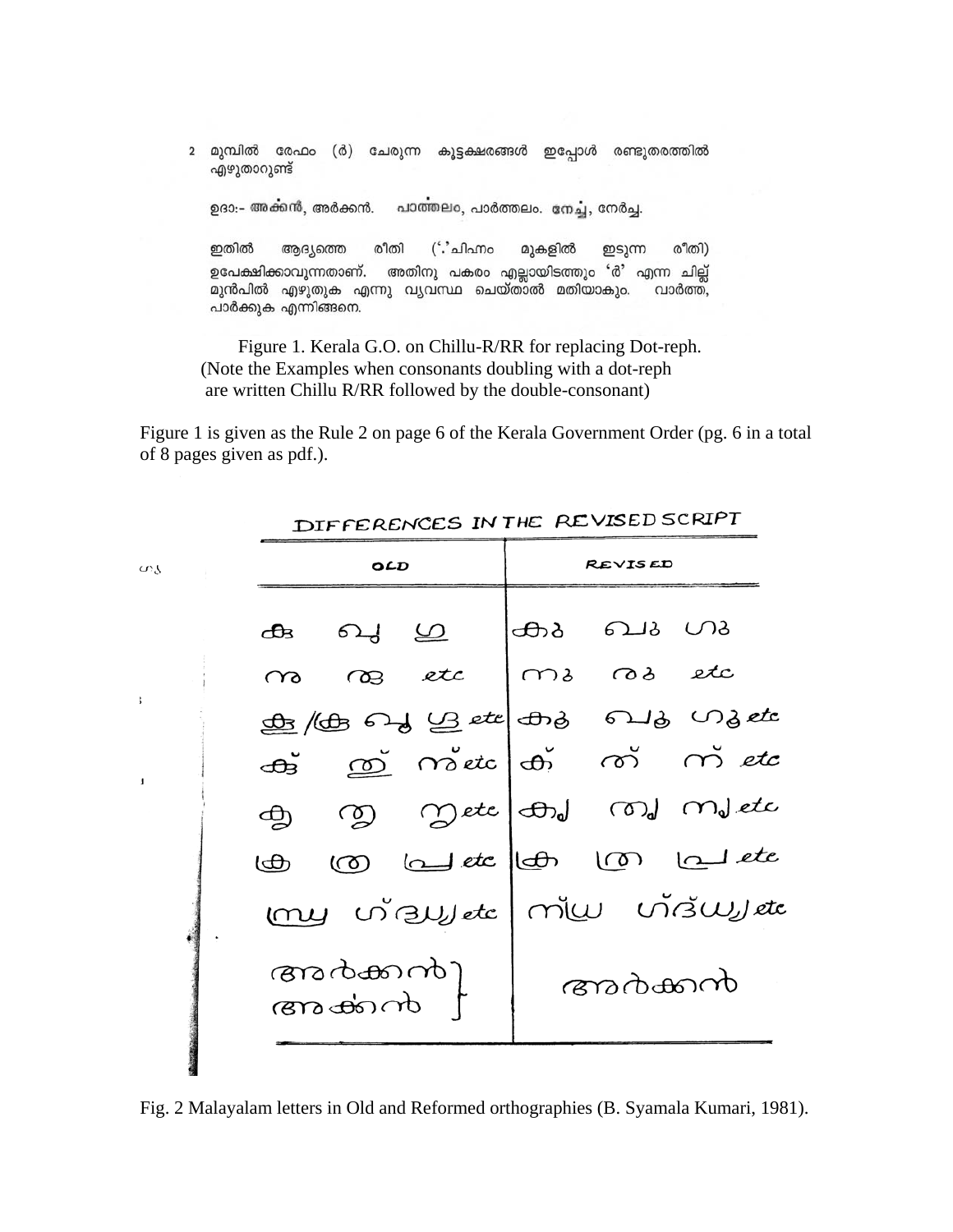Figure 2 is a scan from B. Syamala Kumari, An intensive course in Malayalam, Central Institute of Indian Languages, Mysore, 1981. Note that here also dot-reph is replaced with Chillu R/RR for a doubling consonant example (last row in Figure 2).



Figure 3. Examples of Equivalence between Dot-Reph and Chillu R/RR (Sabdatharavali – Malayalam dictionary, Kottayam,  $5<sup>th</sup>$  edition, 1964).

These examples show cases where dot-reph is replaced by Chillu R/RR, and double-consonant maintained to the right of Chillu R/RR (Figures 1  $\&$  2). For a one-to-one encoding of any text, it is better to maintain the consonant(s) below the dot-reph. Then, going between reformed and old orthographies will be straight forward. In sum, following the Kerala G.O.,

 $\langle$ reph, C2>  $\rightarrow$   $\langle$ chillu r/rr, C2>  $\langle$ reph, C2, virama, C2>  $\rightarrow$   $\langle$ chillu r/rr, C2, virama, C2>

Of course, later on, one can run the text (of reformed orthography) through some program/s to convert double-consonant C2-C2 into single C2 etc.,. But that is beyond the scope of Unicode encoding of Malayalam texts which should faithfully maintain double-consonant if it is shown in the text.

3.0 Possible ZWJ sequence for Dot-Reph over Single VA

Reph occurs in all South Indian scripts like Malayalam, Tamil Grantha, Kannada and Telugu. Currently, Malayalam, like Kannada, is having the dot-reph using  $\langle$ ra, virama, C2 $>$ .